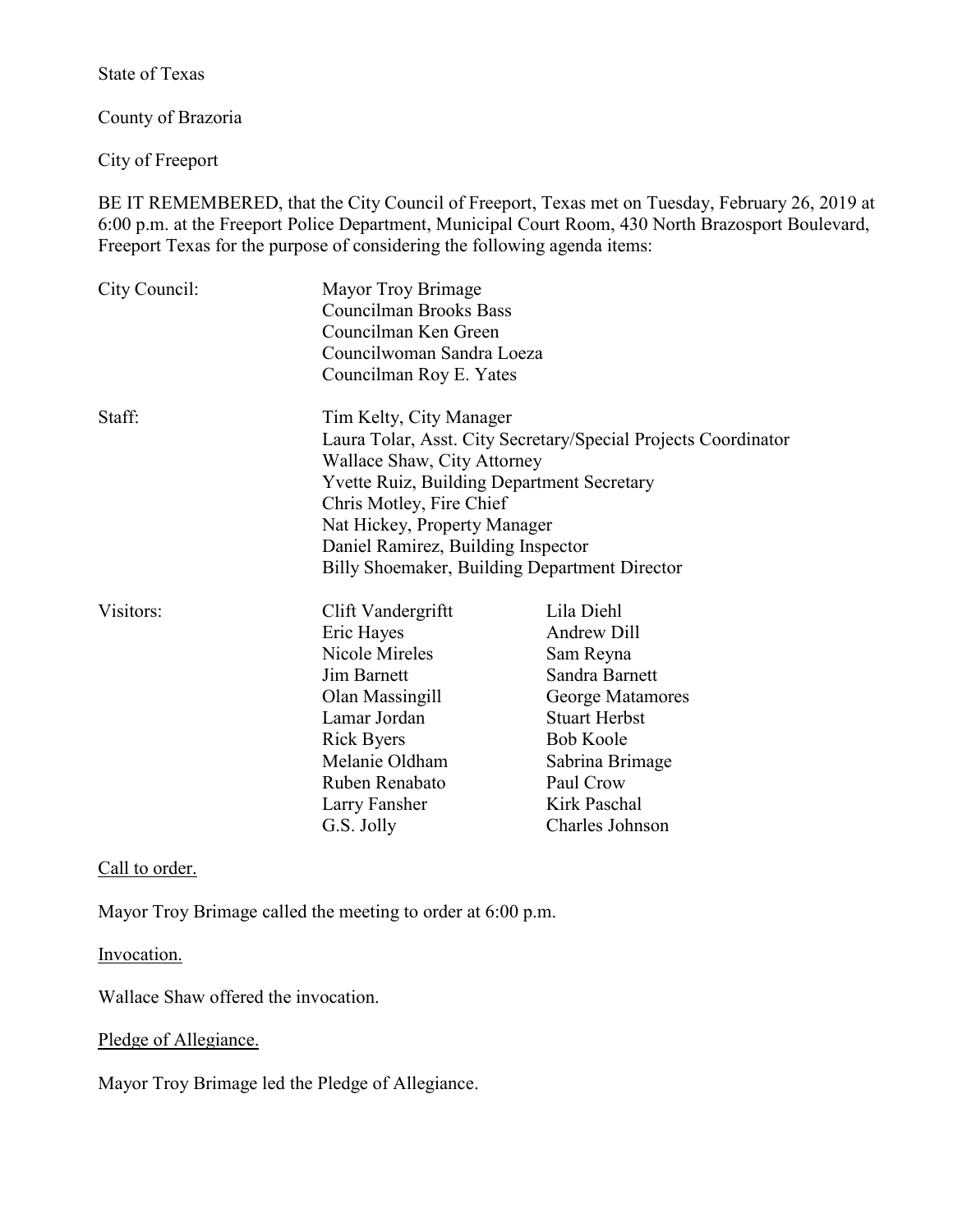## Citizen's Comments

There were none.

## **WORK SESSION:**

Discussion regarding the development of residential lots with less than the normal required lot width and square footage (25' lot discussion)

Mayor Troy Brimage stated that the 25' lots came into discussion because of need and wants to hear from everyone.

City Manager Tim Kelty stated that there are over 1,000 25' lots which represents a lot of land being under utilized which presents several options to develop: Variances with the Board of Adjustments; create a planned unit development or townhomes; and/or change zoning ordinances to specify when development on lots this size would be appropriate.

Nat Hickey stated that the 25' lots are only located in Velasco and are not in the Urban Renewal area.

Ruben Renobato asked who owns these lots and asked if townhomes can be developed on them.

Mr. Kelty said townhomes can only be in planned unit developments.

Mayor Brimage stated that any development on less than 50' will have a public hearing.

Charles Johnston said that he wants to see Freeport do well but 25' development will not look good because there is not enough property and is a fire hazard. He feels these homes should not be built between two existing homes. He stated that these lots should be offered to neighbors.

Jim Barnett said that one should take a constructive look back why Freeport has wrestled with 25' lots. The plan with Urban Renewal was to take these individual lots and combine to raw acreage then replat. He stated there was a \$500,000 bond issue to purchase.

George Matamores stated he is a new home owner and is not again development if it's done right. He stated that 25' development is not for between houses or near ditches and believe they are fire hazards.

Ruben Renobato stated that it is an important issue and the city needed new families and taxable income. He added that there was substantial opposition at the Board of Adjustment meeting and believes it should be put on the ballot and if the majority is in favor of it then proceed.

Mayor Brimage stated that no one is beating our door down and these developers are offering an affordable product.

Councilman Ken Green stated that we need change to move forward and need to look at the whole picture.

Ruben Renobato stated that it would only be 93 homes and with the homestead exemption it would only be about \$86,000 in taxes.

Olan Massingill asked if this property is developmental and is it worth what we are going through.